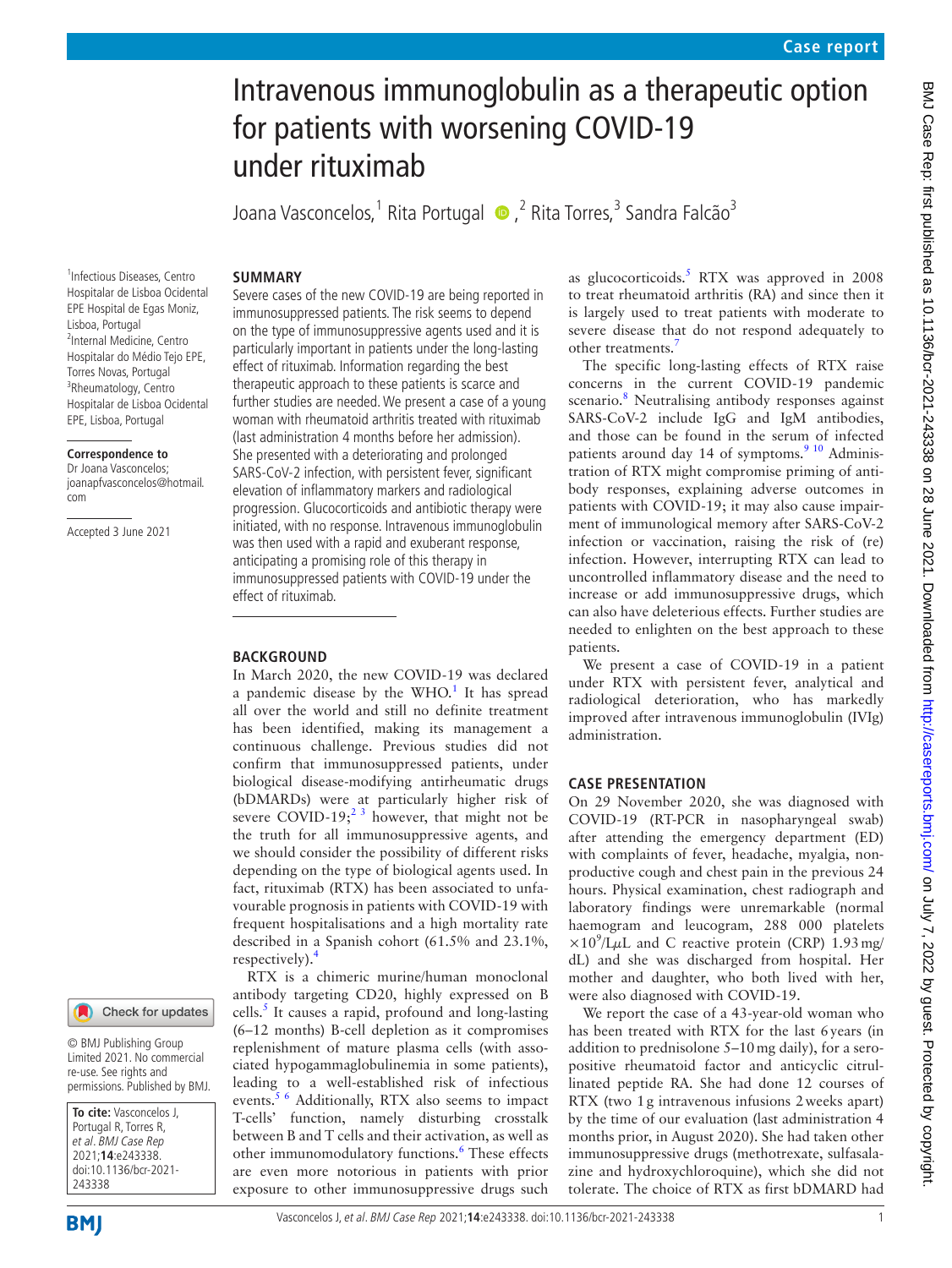#### **Case report**

to do with the history of thyroid cancer 5 years before, in a seropositive RA patient. There were no major infectious events since the beginning of RTX, or the need to postpone cycles for clinical or analytical reasons. She tolerated and responded well to this maintenance therapy. Besides RA, other relevant comorbidities included postsurgical hypothyroidism (thyroid neoplasm), dyslipidaemia and depressive syndrome and she was taking pantoprazole, levothyroxine, fluoxetine and fenofibrate.

She returned to the ED on 14 December 2020 (15 days after) with persistent fever (three to four times a day, maximum axillary temperature of 40°C), headache, myalgia, cough and pleuritic chest pain, as well as asthenia and nausea. She denied shortness of breath, other gastrointestinal or urinary symptoms. She was admitted to the COVID-19 ward on 15 December 2020.

#### **INVESTIGATIONS**

On admission, blood pressure was 125/80mm Hg, pulse 90 beats/min, oxygen saturation 96% (ambient air); both lungs were normal on auscultation, with the remainder of the physical examination unremarkable. She had interstitial and subpleural infiltrates with ground-glass opacities with moderate involvement on both chest radiograph and CT. Arterial blood gas test showed respiratory alkalemia with subtle hypoxemia (pH, 7.50;  $\tt pCO<sub>2</sub>$ , 30 mm Hg;  $\tt pO<sub>2</sub>$ , 74 mm Hg; HCO<sub>3</sub>, 22.1 mmol/L; lactate, 1.3mmol/L) and her analyses showed haemoglobin, 137g/L; CRP, 3.08 mg/dL; 7400 leucocytes  $x10^9$ /L; 1060 lymphocytes (14%); negative D-dimers, 384 000 platelets $x10^9$ /L; creatinine, 0.72mg/dL; normal transaminases and ferritin 900ng/mL.

We assumed a case of SARS-CoV-2 pneumonia, in an immunosuppressed patient, admitted 15 days after the diagnosis and the beginning of symptoms. She started oxygen therapy (1L/ min, nasal cannula) and we increased prednisolone to 40mg/ day (equivalent to dexamethasone 6mg id). Flow cytometry showed 1830 lymphocytes/ $\mu$ L, with 805 CD4 (44%) and no efficient B cells (CD19+); quantitative serum immunoglobulin test revealed low levels of IgG and IgM (IgG 452mg/dL (600–1500)/ IgM 37.8 mg/dL (50–300)) and COVID-19 serology test (IgG and IgM) was negative.

Despite treatment, the patient remained highly febrile, experiencing elevation of inflammatory markers (CRP 20.6mg/

dL; procalcitonin 0.11ng/mL; erythrocyte sedimentation rate 70mm/hour and maximum ferritin 1028ng/mL) and radiological progression ([figure](#page-1-0) 1). There weren't, however, any other analytical alterations worth mentioning (no cytopenia, normal triglycerides, no hepatic or renal alterations, normal coagulation tests). Although persistently symptomatic, no obvious clinical aggravation occurred and no additional oxygen therapy was needed. Also, no signs of cutaneous erythematosus rash, adenopathies or serositis, were ever evident. A broad-spectrum antibiotic (piperacillin–tazobactam) was initiated on day 20 (D20) of symptoms, but with no clinical, analytical or radiological response. Blood and urine cultures were all negative, as well as pneumococcal urinary antigen testing.

#### **TREATMENT**

On D25 of symptoms (D5 of antibiotic), considering the lack of response, and after discussion with rheumatology department, it was decided to initiate a 5-day course of human immunoglobulin (0.4mg/kg/day—total dose of 2g/kg) and adjust dexamethasone to 9mg id. One day after the initiation of IVIg, the patient became afebrile, with no adverse effects observed. Throughout the next days, there was a remarkable clinical, analytical and radiographic recovery: oxygen supplementation was suspended, and the patient remained afebrile and asymptomatic. She was discharged on D32, 48 hours after finishing the 5days course of IVIg.

#### **OUTCOME AND FOLLOW-UP**

The patient was evaluated in our outpatient clinic 2 and 6 weeks after discharge. She was afebrile and asymptomatic and had resumed her normal activities and work. Her laboratory results revealed no abnormal findings and a significant radiologic improvement was noticed ([figure](#page-1-0) 1). She initiated and has been tolerating corticosteroid tapering. She had no measurable SARS-CoV-2 antibodies 6 weeks after discharge, confirming the anticipated impaired immunological response of seroconversion.

#### **DISCUSSION**

Despite cumulative experience and multiple pharmacologic therapies considered or used in patients with COVID-19,



<span id="page-1-0"></span>**Figure 1** Patient's radiological evolution: (A) on admission; (B) day 25 of symptoms, before intravenous immunoglobulin treatment and (C) 2 weeks after discharge.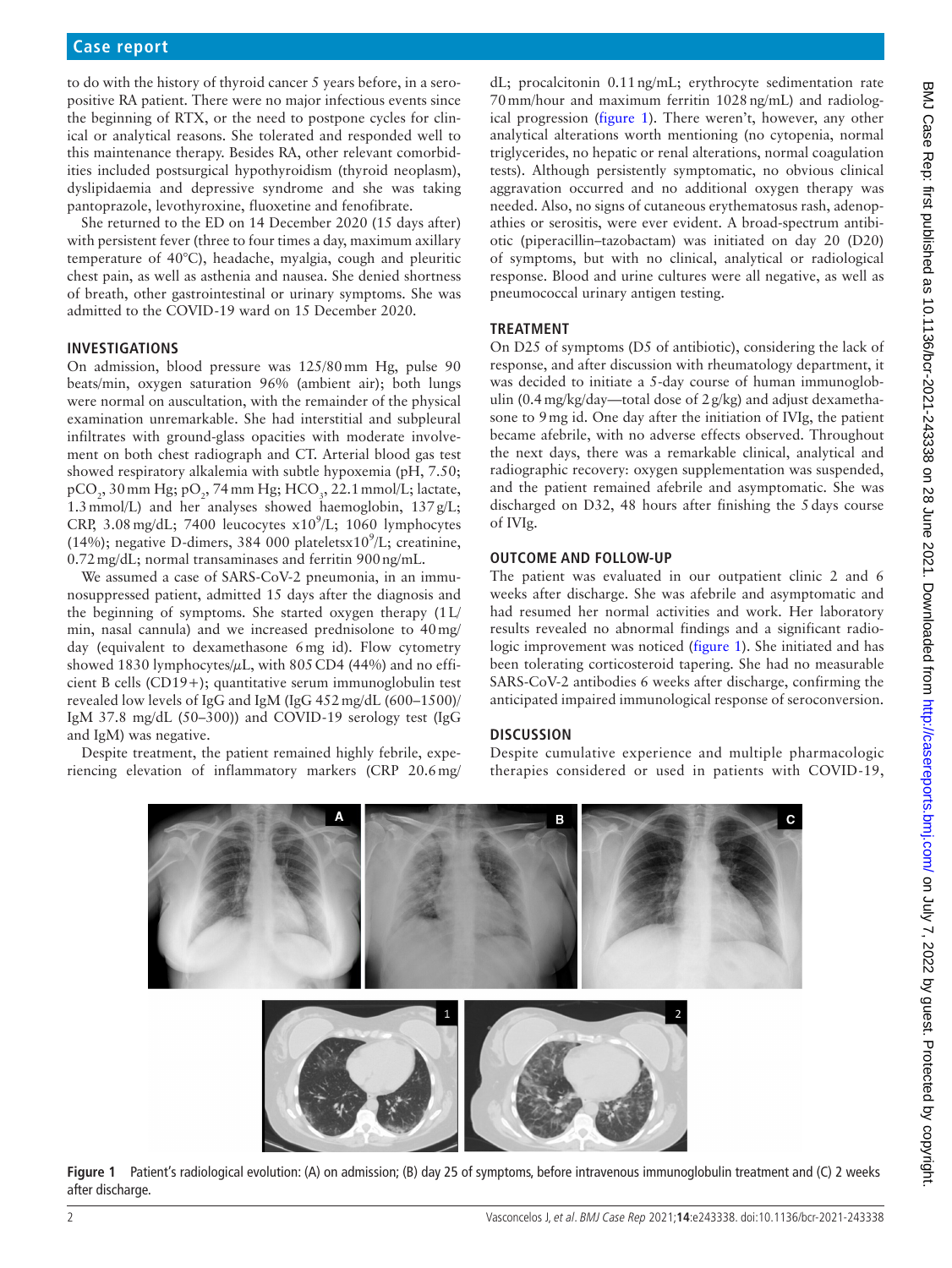there is not a definite and consensual treatment, and constant updates are being made according to new and rapidly emerging literature.

IVIg is one of the treatments considered for COVID-19. It is a blood product obtained from healthy donors, containing polyclonal gamma immunoglobulin. Admitting that the population from which it is derived includes an increasing number of patients already exposed to SARS-CoV-2, there is a clear possibility that it also contains protective antibodies against it.<sup>[11 12](#page-3-8)</sup> IVIg is already used as an immunomodulatory therapy in autoimmune and inflammatory diseases and for prophylaxis and treatment of severe infections in immunocompromised patients. It was also considered a therapeutic option in patients infected with previous SARS and Middle East respiratory syndrome, with favourable outcomes.<sup>13 14</sup> It seems reasonable to expect that IVIg can prevent the progression of the inflammatory cascade and improve passive immunity. In fact, previous case reports from China revealed a remark-able clinical and radiologic response after IVIg.<sup>[12](#page-3-10)</sup> Also, a randomised placebo-controlled double-blind clinical trial from Gharebaghi *et al*<sup>[11](#page-3-8)</sup> showed satisfactory results in severe COVID-19 (SpO<sub>2</sub> ≤96% on ≥4 L O<sub>2</sub>, but not on mechanical ventilation), with improvement of clinical outcomes and reduced mortality in the IVIg group.

On immunocompromised patients under RTX, IVIg may particularly improve immune balance, preventing or fighting fatal or severe infections associated to B-cell depletion.<sup>15</sup> In fact, IVIg has been successfully used to treat or prevent infections in patients with autoimmune or lymphoproliferative diseases and RTX-induced hypogammaglobulinemia.<sup>[16 17](#page-3-12)</sup>

Multiple autoimmune and rheumatic manifestations have been described in patients with COVID-19, such as cytokine storm or multisystem inflammatory syndromes, which have similarities to other life-threatening hyperinflammatory states such as haemophagocytic lymphohistiocytosis. These should be considered in a case like this, where such a deleterious infectious event occurred on top of an autoinflammatory disease. The use of IVIg has been reported to be beneficial in both situations.[18 19](#page-3-13) Although considered, severe hyperinflammatory states just mentioned were not confirmed in this patient. As previously reported, in addition to the worsening of SARS-CoV-2 pneumonia and persistent high fever, with maintained elevation of inflammatory markers, no other organ dysfunction was noted and no substantial analytical evidence supporting them was found.

IVIg dose used was based on the already established practice for other diseases, and there were no reported adverse effects. However, it should be noted that the most severe effects (although rare) reported with IVIg include acute renal failure and thromboembolic events (TEs), and the population at most risk (advanced age, previous TE diseases or renal failure, diabetes mellitus, hypertension and dyslipidaemia) is virtually the same that is at risk to develop serious SARS-CoV-2 infec- $\frac{10}{20}$  Nevertheless, IVIg is being perceived as a promising therapeutic option in patients with deteriorating COVID-19 considering its immunomodulatory role, and it can have a particular benefit on young and immunocompromised patients under the effect of RTX.

#### **Patient's perspective**

As soon as I knew I had COVID-19, I immediately became very anxious and worried. Considering I was immunosuppressed, I had done a lot of effort to prevent infection and felt miserable when I realised it had struck me. I had persistent fever, permanent discomfort and aggravating tiredness. The second time I went to the emergency department (ED) I was really nervous because I feared hospitalisation. I was experiencing recurrent episodes of fever, headache, pain, cough and exhaustion. The doctors in the ED told me I needed hospitalisation since I was worsening, had persistent fever and needed supplemental oxygen therapy. Everyone in the hospital treated me incredibly well, which really helped me, especially considering I was in an isolation ward and could only talk to my friends and relatives on the phone. They explained the treatment that I was being given and they ran a lot of tests on me, but I was not improving despite their efforts … I felt miserable. After a while they told me they were going to try a different treatment, the IVIg. I was partially hopeful that it might work but I had never imagined the results would be so rapid. The day after I had started treatment I really felt better, had no fever and had a lot more energy, even my roommate noticed it! After a few days, the doctors told me my blood tests and radiograph were improving and I can't describe how happy I was when I found out that I was going to leave the hospital and return to my family. This was a really scary experience to me, but fortunately I recovered. I am finally with my family, returning to 'normal' life, feeling very grateful. I want to thank all the health professionals involved for their effort, work and kindness and my family, for all the support given.

#### **Learning points**

- ► Despite some contradictory data, COVID-19 can lead to serious disease in immunosuppressed patients. This seems to differ according to the type of immunosuppressive agents involved and, namely, rituximab (RTX) has been associated to severe COVID-19 disease.
- ► There isn't a definite and consensual COVID-19 treatment, and therapeutic recommendations are regularly updated and revised. We particularly emphasise the scarcity of robust information regarding treatment in immunosuppressed patients with COVID-19.
- ► We present a case of a patient with deteriorating COVID-19 under the effect of RTX, who experienced a rapid and notable improvement after IVIg treatment. Despite lacking strong evidence, IVIg might be a promising therapeutic choice in RTX-treated patients and its use considered in this population.

**Contributors** JPFV, RSP and RPT: conception, design and elaboration of the first draft. SF: critical revision. This version was read and approved by all named authors.

**Funding** The authors have not declared a specific grant for this research from any funding agency in the public, commercial or not-for-profit sectors.

**Competing interests** None declared.

**Patient consent for publication** Obtained.

**Provenance and peer review** Not commissioned; externally peer reviewed.

This article is made freely available for use in accordance with BMJ's website terms and conditions for the duration of the covid-19 pandemic or until otherwise determined by BMJ. You may use, download and print the article for any lawful,